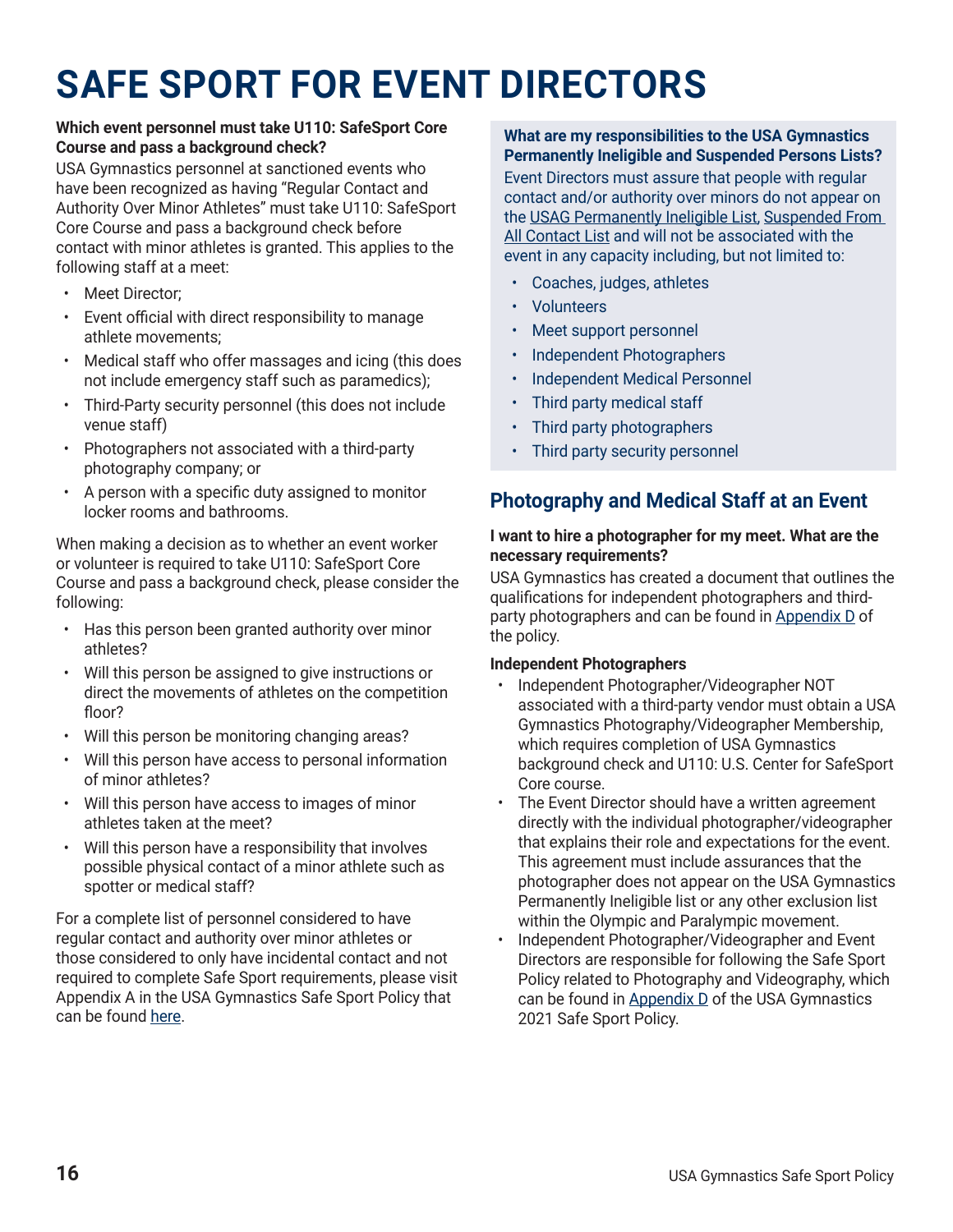# **SAFE SPORT FOR EVENT DIRECTORS**

- Event Directors are required to confirm that the Independent Photographer/Videographer has obtained a USA Gymnastics Photography/Videographer Membership.
- The Independent Photographer/Videographer must present their membership card that reflects current U110: U.S. Center for SafeSport training and Background Check certification.
- The Independent Photographer and Event Director are responsible for notifying attendees that photos of minor athletes will be taken, giving parents the opportunity to opt out if requested.

### **Third-Party Photography/Videographer**

- Third-Party Photography/Videography vendors are defined as companies that have entered into an agreement with a meet director and/or host club to provide photography/videography services and assign staff to provide said services at a sanctioned event.
- Third-Party Photography/Videographer Vendor must have at least one owner or managing director obtain a USA Gymnastics Photography/Videographer Membership, which requires completion of USA Gymnastics background check and U110: U.S. Center for SafeSport Core course.
- The staff assigned by the Third-Party Photography/ Videography Vendor to provide services at a sanctioned event, are not required to become members of USA Gymnastics. However, the Third-Party Photography/Videography vendor must ensure, and show proof upon check-in at the event that all staff assigned to such events have successfully passed a background check screening consistent with USA Gymnastics Criminal Background Screening Policy, does not appear on the USA Gymnastics Permanently Ineligible list, and has been made aware of USA Gymnastics one-on-one prevention policies. The meet director must check the identification of all photographers and then check their name against the Permanently Ineligible and Suspended Persons lists. The Event Director reserves the right to deny entry to the event for any photographer who fails to submit the proper information.
- The Event Director should have a written agreement directly with the Third-Party Photography/Videography Vendor that explains their role and expectations for the event.
- The Third-Party Photography/Videography Vendor and Event Director are responsible for following the Safe Sport Policy related to the Photography and Videography, which can be found in [Appendix D](https://usagym.org/PDFs/safesport/appendix_d.pdf) of the USA Gymnastics 2021 Safe Sport Policy.
- The Third-Party Photography/Videography Vendor and Event Director are responsible for notifying attendees that photos of minor athletes will be taken, giving parents the opportunity to opt out if requested.

#### **I want to hire an athletic trainer or medical specialist for my meet, what are the necessary requirements?**

USA Gymnastics has created a document that outlines the qualifications for independent medical providers and third-party providers. That document can be found in [Appendix D](https://usagym.org/PDFs/safesport/appendix_d.pdf) of the policy.

#### **Independent Medical Providers**

- Independent Medical Providers are individual medical providers who contract directly with the Event Director to provide medical services at a USA Gymnastics sanctioned event.
- Independent Medical Providers must obtain a Medical Membership, which requires completion of USA Gymnastics background check and U110: U.S. Center for SafeSport Core course.
- The Event Director should have a written agreement directly with the medical provider that explains their role and expectations for the event. This agreement must include assurances they do not appear on the USA Gymnastics Permanently Ineligible list or any other exclusion list within the Olympic and Paralympic movement.